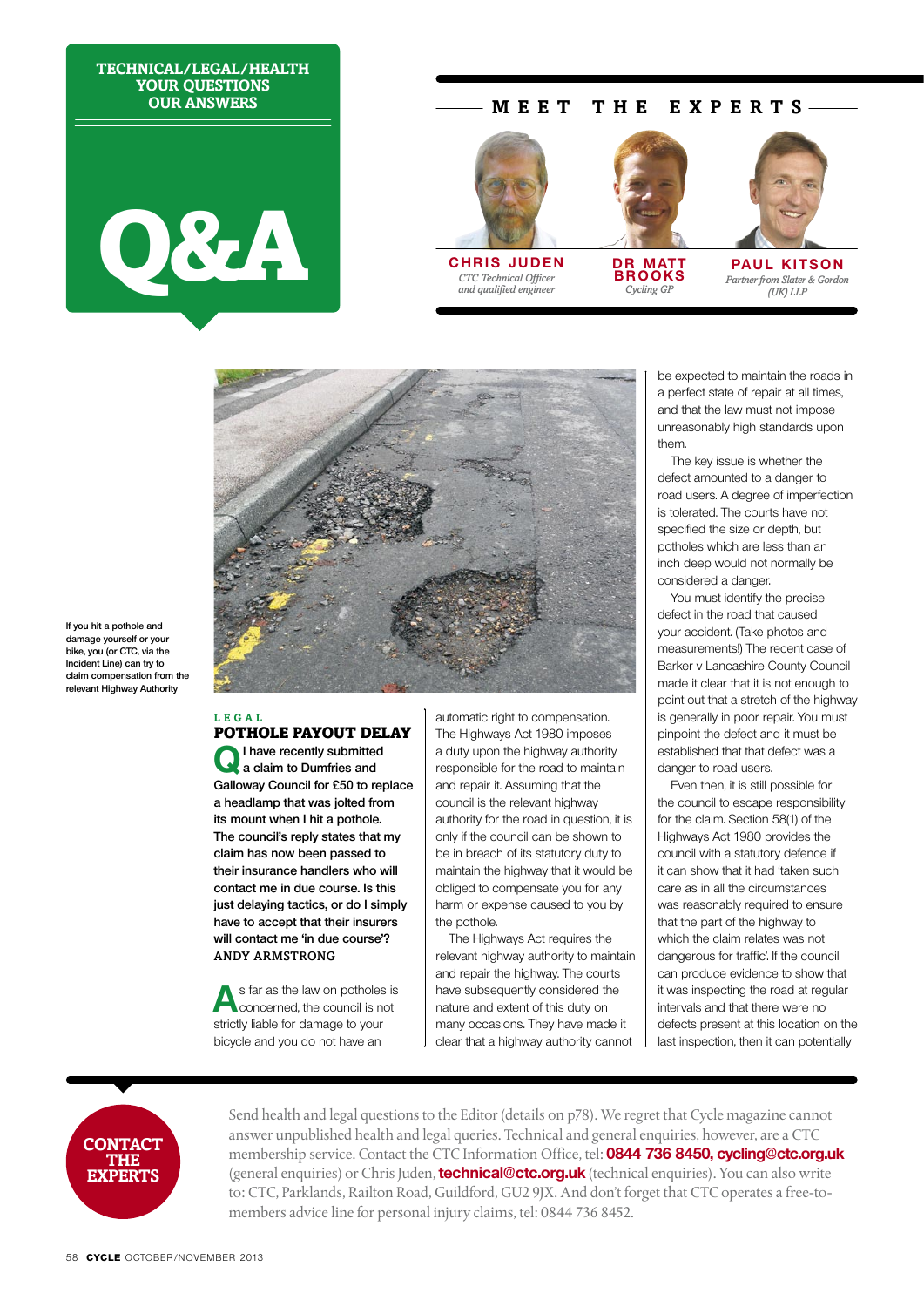## **Tec h nica l**

Reflectors on clipless **QHow does the law on pedal reflectors apply to SPDs and other clipless pedals? I can't see how reflectors might fit.** Andrew Garside

**A** If you can't fit reflectors, then you'll be riding illegally in the dark. That's it, end of story. The police however, usually have more important things to do than check such insignificant details – until there's an accident!

If you would rather NOT give a get-out-ofjail-free card to any driver who fails to look in your direction, it is possible to fit functional reflectors to some models of clipless pedal. The original SPD system is your best option. Choose double-sided MTB type pedals, by Shimano, VP, etc, and you will be able to clip a plastic tread and reflector unit (SM-PD22) into one of the bindings. This reduces it to a one-sided SPD pedal, but with a tread surface on the other side good enough for occasional rides in normal shoes. In theory you can unclip it in daylight for two-sided SPD availability, but repeated attach/detachment soon chews up the plastic.

For frequent use in the dark and/or normal shoes, choose a multi-purpose pedal. The premium T780 has reflectors built-in, the entry-level M324 accepts standard bolton reflectors, and a specially shaped set (SM-PD61) should be available for M530. It is

on the continent, but not here. It's the same story with

SM-PD40: a functionally sound reflector set for Shimano pedals with popup SPD bindings. The new Shimano Click'R pedals (PD-T700 and T400) have pop-up bindings with a lighter spring tension, smaller twist-out angle and reflectors already built into the platform. Click'R pedals are touted for SPD beginners, but would seem a good permanent option for all but the heavier rider-in-a-hurry.

You might think a tread/reflector accessory (like SM-PD22) would be available for Time MTB pedals, but it isn't. And all users of road clipless pedals – including SPD-R – can forget about riding legally in the dark. In the rare event of reflectors being available, they either fail to conform with the regulations or simply fail – when you step on the 'wrong' side! **Chris Juden**

> **Shimano's T780 multi-purpose pedals have reflectors built in**

*Letter* **o f the**

defend the claim.

Challenging such a defence can be difficult. Consider if there is any way of showing that the defect was actually present at the time of the last inspection (for example, by asking local residents how long the pothole had existed). Alternatively, you should consider if the inspections were carried out to a satisfactory standard.

Whilst your claim is against the council, it is its insurers who would meet the claim if the council is legally liable to compensate you. Once they have investigated the claim, they should respond to confirm if they accept responsibility for the accident. If they deny liability, they should give reasons and they should provide all relevant documentation.

If the insurers or the council do not accept your case or fail to respond in a timely manner, **(Below) A sore throat is one of the symptoms of the Epstein Barr Virus**



you would have to issue court proceedings against the council – usually in a Small Claims Court. Finally, don't forget that you can use CTC's FillThatHole app to collect evidence that may be useful not just for your claim but for those of any subsequent cyclists. See fillthathole. org.uk.

**Bhavika Joshi, for Paul Kitson**

### **Hea lth** EPSTEIN BARR VIRUS

**QDo you have any experience and understanding of the virus Epstein Barr? What advice would you give a regular cyclist on how to handle it?** Adrian Raynor

**A**Epstein Barr Virus (EBV) is a common virus that is a member of the herpes virus family.